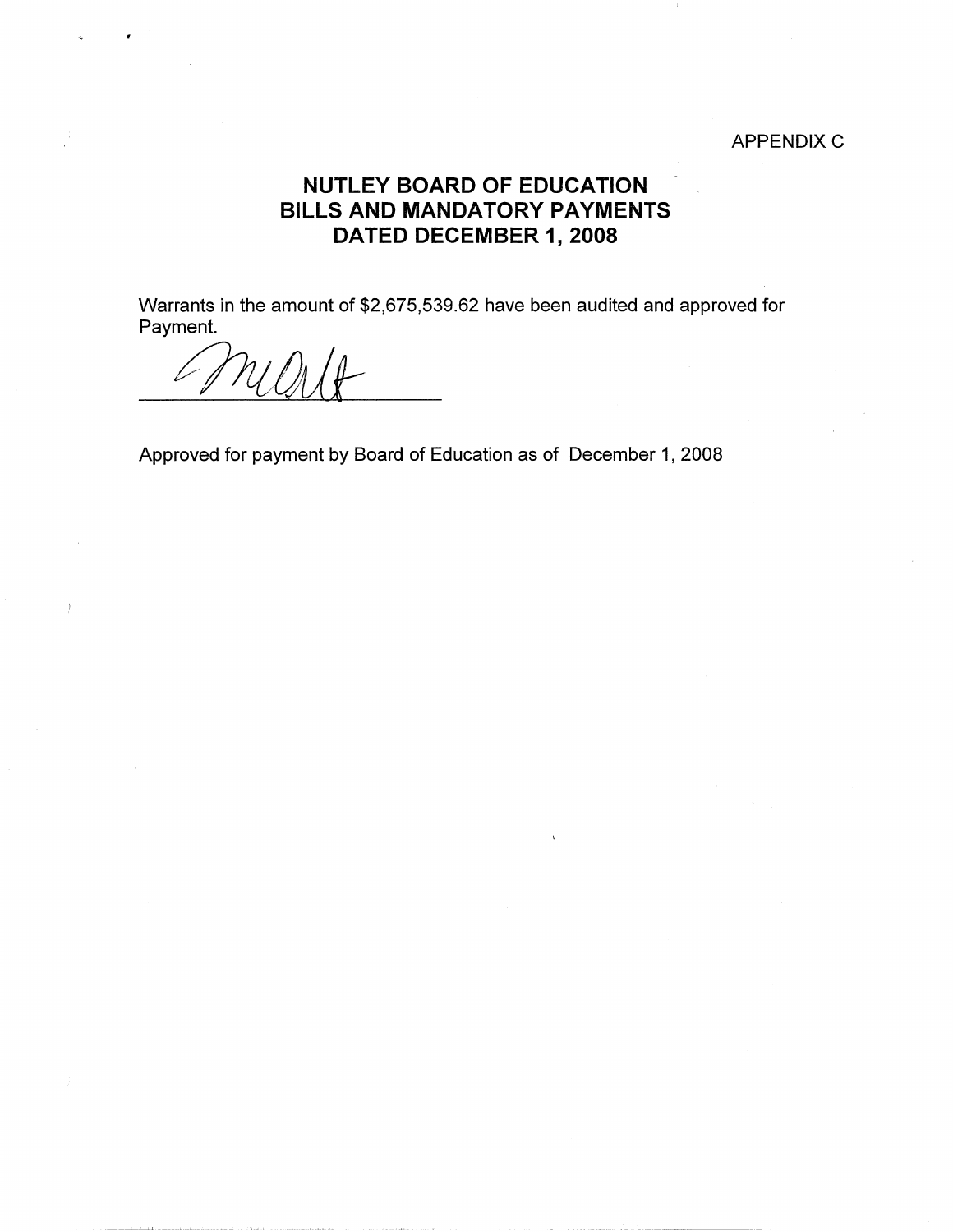| <b>Check Journal</b>        |                         |                                                | <b>Nutley Board of Education</b>        | Page 1 of 10         |                            |                     |
|-----------------------------|-------------------------|------------------------------------------------|-----------------------------------------|----------------------|----------------------------|---------------------|
| <b>Rec and Unrec checks</b> |                         |                                                | <b>Hand and Machine checks</b>          |                      |                            | 11/25/08 14:26      |
|                             | tarting date 11/18/2008 | <b>Ending date 12/1/2008</b>                   |                                         | Text 12/1/2008       |                            |                     |
| <b>Cknum</b>                | Date                    | <b>Rec date Vcode</b>                          | Vendor name                             |                      |                            | <b>Check amount</b> |
| 078433                      | 11/19/08                | <b>ATT</b>                                     | AT&T                                    |                      |                            | \$228.60            |
| 900227                      | 07/01/08                |                                                | LONG DISTANCE PHONE SERVICE             |                      |                            | \$228.60            |
|                             |                         | 11-999-230-530-16-531                          |                                         | 11/19/08             | \$228.60                   |                     |
| 078434                      | 11/19/08                | CIT <sub>1</sub>                               | CIT TECHNOLOGY FINANCIAL SERVICES, INC. |                      |                            | \$122.66            |
| 900072                      | 07/01/08                | <b>LEASE AGREEMENT</b>                         |                                         |                      |                            | \$122.66            |
|                             |                         | 11-999-240-500-06-440                          |                                         | 11/19/08             | \$122.66                   |                     |
| 078435                      | 11/19/08                | <b>DCON</b>                                    | <b>DIAMOND CONSTRUCTION</b>             |                      |                            | \$24,000.00         |
| 901754                      | 10/15/08                |                                                | REF. CONSTRUCTION SERVICES              |                      |                            | \$24,000.00         |
|                             |                         | 30-999-405-450-03-000<br>30-999-405-450-03-330 | <b>RE-DIST</b>                          | 11/19/08<br>11/19/08 | \$12,000.00<br>\$12,000.00 |                     |
|                             |                         | 30-999-405-450-03-330                          | <b>RE-DIST</b>                          | 11/19/08             | (\$12,000.00)              |                     |
|                             |                         | 30-999-405-450-06-000                          |                                         | 11/19/08             | \$12,000.00                |                     |
| 078436                      | 11/19/08                | <b>JWP</b>                                     | <b>JW PEPPER &amp; SON INC.</b>         |                      |                            | \$900.99            |
| 900533                      | 07/10/08                |                                                | MUSIC SUPPLIES - ORCHESTRA              |                      |                            | \$900.99            |
|                             |                         | 11-190-100-610-01-626                          |                                         | 11/19/08             | \$900.99                   |                     |
| 078437                      | 11/19/08                | <b>OLD</b>                                     | <b>OLD NATIONAL BANK</b>                |                      |                            | \$1,512.00          |
| 901541                      | 09/24/08                | <b>LEASE AGREEMENT</b>                         |                                         |                      |                            | \$1,512.00          |
|                             |                         | 11-999-218-500-00-440                          |                                         | 11/19/08             | \$732.00                   |                     |
|                             |                         | 11-999-240-500-01-440<br>11-999-240-500-07-440 |                                         | 11/19/08<br>11/19/08 | \$295.00<br>\$485.00       |                     |
| 078438                      | 11/19/08                | BA                                             | <b>VERIZON</b>                          |                      |                            | \$586.78            |
| 901079                      | 08/20/08                | <b>TELEPHONE SERVICE</b>                       |                                         |                      |                            | \$586.78            |
|                             |                         | 11-999-230-530-16-531                          |                                         | 11/19/08             | \$586.78                   |                     |
| 078439                      | 11/21/08                | <b>NJMS</b>                                    | NEW JERSEY MARINE SCIENCES CONSORTIUM   |                      |                            | \$50.00             |
| 901918                      | 10/27/08                | <b>CLASS TRIP</b>                              |                                         |                      |                            | \$50.00             |
|                             |                         | 11-999-240-800-06-891                          |                                         | 11/21/08             | \$50.00                    |                     |
| 078440                      | 11/21/08                | <b>NHPC</b>                                    | NHS PETTY CASH/G.CATRAMBONE, TRUSTEE    |                      |                            | \$401.83            |
| 901932                      | 10/28/08                | PETTY CASH                                     |                                         |                      |                            | \$401.83            |
|                             |                         | 11-190-100-610-01-615                          |                                         | 11/21/08             | \$130.78                   |                     |
|                             |                         | 11-402-100-600-70-610<br>11-999-230-530-01-532 |                                         | 11/21/08<br>11/21/08 | \$64.96<br>\$5.90          |                     |
|                             |                         | 11-999-230-890-17-000                          |                                         | 11/21/08             | \$57.00                    |                     |
|                             |                         | 11-999-240-800-01-891                          |                                         | 11/21/08             | \$143.19                   |                     |
| 078441                      | 11/21/08                | NJA6                                           | <b>NJACAC</b>                           |                      |                            | \$40.00             |
| 902014                      | 11/05/08                | <b>WORKSHOP</b>                                |                                         |                      |                            | \$40.00             |
|                             |                         | 11-999-240-500-00-582                          |                                         | 11/21/08             | \$40.00                    |                     |
| 078442 H                    | 11/26/08                | <b>PAY</b>                                     | <b>B.O.E. SALARY ACCOUNT</b>            |                      |                            | \$1,795,633.50      |
| 909000                      | 07/02/08                |                                                | 2008-2009 SALARY ACCOUNT                |                      |                            | \$1,795,633.50      |
|                             |                         | 11-110-100-101-00-000                          | *8PR390<br>*8PR390                      | 11/26/08<br>11/26/08 | \$29,316.90<br>\$470.76    |                     |
|                             |                         | 11-110-100-101-00-016<br>11-120-100-101-00-000 | *8PR390                                 | 11/26/08             | \$323,137.31               |                     |
|                             |                         | 11-120-100-101-00-016                          | *8PR390                                 | 11/26/08             | \$6,278.85                 |                     |
|                             |                         | 11-120-100-101-00-020                          | *8PR390                                 | 11/26/08             | \$364.04                   |                     |
|                             |                         | 11-130-100-101-00-000                          | *8PR390                                 | 11/26/08             | \$197,016.33               |                     |
|                             |                         | 11-130-100-101-00-016<br>11-130-100-101-00-020 | *8PR390<br>*8PR390                      | 11/26/08<br>11/26/08 | \$4,724.01<br>\$482.29     |                     |
|                             |                         | 11-140-100-101-00-000                          | *8PR390                                 | 11/26/08             | \$274,040.79               |                     |
|                             |                         | 11-140-100-101-00-016                          | *8PR390                                 | 11/26/08             | \$10,771.04                |                     |
|                             |                         | 11-140-100-101-00-020                          | *8PR390                                 | 11/26/08             | \$469.25                   |                     |

 $\bar{q}$ 

 $\pm$ 

 $\epsilon$  .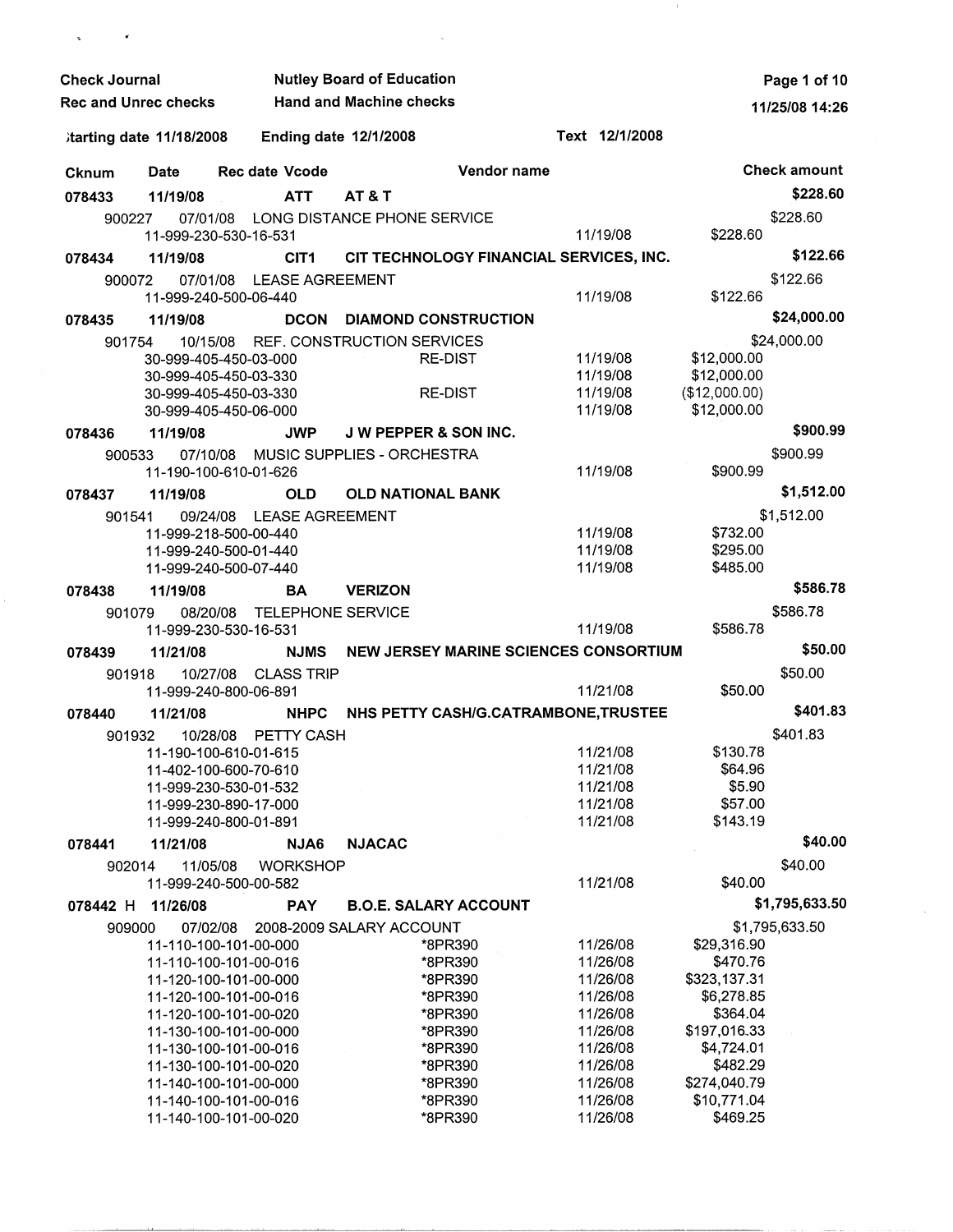| <b>Check Journal</b>            |                                                |                       | <b>Nutley Board of Education</b> |                              |                      |                           | Page 2 of 10        |  |
|---------------------------------|------------------------------------------------|-----------------------|----------------------------------|------------------------------|----------------------|---------------------------|---------------------|--|
| <b>Rec and Unrec checks</b>     |                                                |                       | <b>Hand and Machine checks</b>   |                              |                      |                           | 11/25/08 14:26      |  |
| <b>Starting date 11/18/2008</b> |                                                |                       | Ending date 12/1/2008            |                              | Text 12/1/2008       |                           |                     |  |
| <b>Cknum</b>                    | Date                                           | <b>Rec date Vcode</b> |                                  | Vendor name                  |                      |                           | <b>Check amount</b> |  |
| 078442 H                        | 11/26/08                                       | <b>PAY</b>            |                                  | <b>B.O.E. SALARY ACCOUNT</b> |                      |                           | \$1,795,633.50      |  |
| 909000                          | 07/02/08                                       |                       | 2008-2009 SALARY ACCOUNT         |                              |                      |                           | \$1,795,633.50      |  |
|                                 | 11-140-100-101-00-021                          |                       |                                  | *8PR390                      | 11/26/08             | \$2,805.84                |                     |  |
|                                 | 11-150-100-101-00-000                          |                       |                                  | *8PR390                      | 11/26/08             | \$770.64                  |                     |  |
|                                 | 11-204-100-101-00-000                          |                       |                                  | *8PR390                      | 11/26/08             | \$61,574.52               |                     |  |
|                                 | 11-204-100-106-00-000                          |                       |                                  | *8PR390                      | 11/26/08             | \$17,075.58               |                     |  |
|                                 | 11-204-100-106-00-016                          |                       |                                  | *8PR390                      | 11/26/08             | \$479.32                  |                     |  |
|                                 | 11-213-100-101-00-000                          |                       |                                  | *8PR390                      | 11/26/08             | \$43,455.88               |                     |  |
|                                 | 11-213-100-101-00-016                          |                       |                                  | *8PR390                      | 11/26/08             | \$188.63                  |                     |  |
|                                 | 11-214-100-106-00-000                          |                       |                                  | *8PR390                      | 11/26/08             | \$3,560.00                |                     |  |
|                                 | 11-215-100-101-00-000                          |                       |                                  | *8PR390                      | 11/26/08             | \$10,546.39               |                     |  |
|                                 | 11-215-100-101-00-016<br>11-215-100-106-00-000 |                       |                                  | *8PR390<br>*8PR390           | 11/26/08<br>11/26/08 | \$487.50                  |                     |  |
|                                 | 11-230-100-101-00-000                          |                       |                                  | *8PR390                      | 11/26/08             | \$4,465.50<br>\$37,761.68 |                     |  |
|                                 | 11-230-100-101-00-016                          |                       |                                  | *8PR390                      | 11/26/08             | \$75.00                   |                     |  |
|                                 | 11-240-100-101-00-000                          |                       |                                  | *8PR390                      | 11/26/08             | \$10,067.40               |                     |  |
|                                 | 11-240-100-101-00-016                          |                       |                                  | *8PR390                      | 11/26/08             | \$524.25                  |                     |  |
|                                 | 11-301-100-101-00-000                          |                       |                                  | *8PR390                      | 11/26/08             | \$250.00                  |                     |  |
|                                 | 11-401-100-101-00-025                          |                       |                                  | *8PR390                      | 11/26/08             | \$25.00                   |                     |  |
|                                 | 11-401-100-101-00-026                          |                       |                                  | *8PR390                      | 11/26/08             | \$161.10                  |                     |  |
|                                 | 11-401-100-101-71-025                          |                       |                                  | *8PR390                      | 11/26/08             | \$20,906.85               |                     |  |
|                                 | 11-402-100-100-70-400                          |                       |                                  | *8PR390                      | 11/26/08             | \$9,557.26                |                     |  |
|                                 | 11-402-100-100-71-400                          |                       |                                  | *8PR390                      | 11/26/08             | \$5,182.50                |                     |  |
|                                 | 11-402-100-100-77-400                          |                       |                                  | *8PR390                      | 11/26/08             | \$2,312.50                |                     |  |
|                                 | 11-402-100-100-81-000                          |                       |                                  | *8PR390                      | 11/26/08             | \$2,403.23                |                     |  |
|                                 | 11-402-100-100-81-400                          |                       |                                  | *8PR390                      | 11/26/08             | \$24,612.50               |                     |  |
|                                 | 11-402-100-100-82-000                          |                       |                                  | *8PR390                      | 11/26/08             | \$181.86                  |                     |  |
|                                 | 11-402-100-100-82-400<br>11-402-100-100-86-400 |                       |                                  | *8PR390<br>*8PR390           | 11/26/08<br>11/26/08 | \$10,662.50<br>\$8,747.50 |                     |  |
|                                 | 11-402-100-100-88-400                          |                       |                                  | *8PR390                      | 11/26/08             | \$2,150.00                |                     |  |
|                                 | 11-402-100-100-89-400                          |                       |                                  | *8PR390                      | 11/26/08             | \$6,355.00                |                     |  |
|                                 | 11-403-100-101-00-000                          |                       |                                  | *8PR390                      | 11/26/08             | \$9,777.70                |                     |  |
|                                 | 11-999-213-100-00-000                          |                       |                                  | *8PR390                      | 11/26/08             | \$25,808.63               |                     |  |
|                                 | 11-999-213-100-00-016                          |                       |                                  | *8PR390                      | 11/26/08             | \$700.00                  |                     |  |
|                                 | 11-999-213-100-21-000                          |                       |                                  | *8PR390                      | 11/26/08             | \$1,156.75                |                     |  |
|                                 | 11-999-216-100-28-000                          |                       |                                  | *8PR390                      | 11/26/08             | \$14,829.75               |                     |  |
|                                 | 11-999-216-100-29-000                          |                       |                                  | *8PR390                      | 11/26/08             | \$8,627.40                |                     |  |
|                                 | 11-999-217-100-00-000                          |                       |                                  | *8PR390                      | 11/26/08             | \$16,474.25               |                     |  |
|                                 | 11-999-217-100-00-016                          |                       |                                  | *8PR390                      | 11/26/08             | \$41.68                   |                     |  |
|                                 | 11-999-218-104-00-000                          |                       |                                  | *8PR390                      | 11/26/08             | \$47,627.49               |                     |  |
|                                 | 11-999-218-105-00-000                          |                       |                                  | *8PR390                      | 11/26/08             | \$6,418.76                |                     |  |
|                                 | 11-999-218-105-00-016<br>11-999-219-104-00-000 |                       |                                  | *8PR390<br>*8PR390           | 11/26/08<br>11/26/08 | \$204.12<br>\$52,252.50   |                     |  |
|                                 | 11-999-221-102-10-000                          |                       |                                  | *8PR390                      | 11/26/08             | \$5,354.25                |                     |  |
|                                 | 11-999-221-104-00-000                          |                       |                                  | *8PR390                      | 11/26/08             | \$8,488.74                |                     |  |
|                                 | 11-999-221-105-10-000                          |                       |                                  | *8PR390                      | 11/26/08             | \$5,582.08                |                     |  |
|                                 | 11-999-221-105-10-016                          |                       |                                  | *8PR390                      | 11/26/08             | \$279.71                  |                     |  |
|                                 | 11-999-222-100-00-000                          |                       |                                  | *8PR390                      | 11/26/08             | \$26,794.25               |                     |  |
|                                 | 11-999-222-100-26-000                          |                       |                                  | *8PR390                      | 11/26/08             | \$2,873.16                |                     |  |
|                                 | 11-999-230-100-16-000                          |                       |                                  | *8PR390                      | 11/26/08             | \$306.38                  |                     |  |
|                                 | 11-999-230-100-17-000                          |                       |                                  | *8PR390                      | 11/26/08             | \$23,120.83               |                     |  |
|                                 | 11-999-230-100-17-016                          |                       |                                  | *8PR390                      | 11/26/08             | \$181.44                  |                     |  |
|                                 | 11-999-240-103-00-000                          |                       |                                  | *8PR390                      | 11/26/08             | \$53,416.07               |                     |  |
|                                 | 11-999-240-104-00-000                          |                       |                                  | *8PR390                      | 11/26/08             | \$31,237.52               |                     |  |

 $\begin{pmatrix} 1 & 1 \\ 1 & 1 \end{pmatrix}$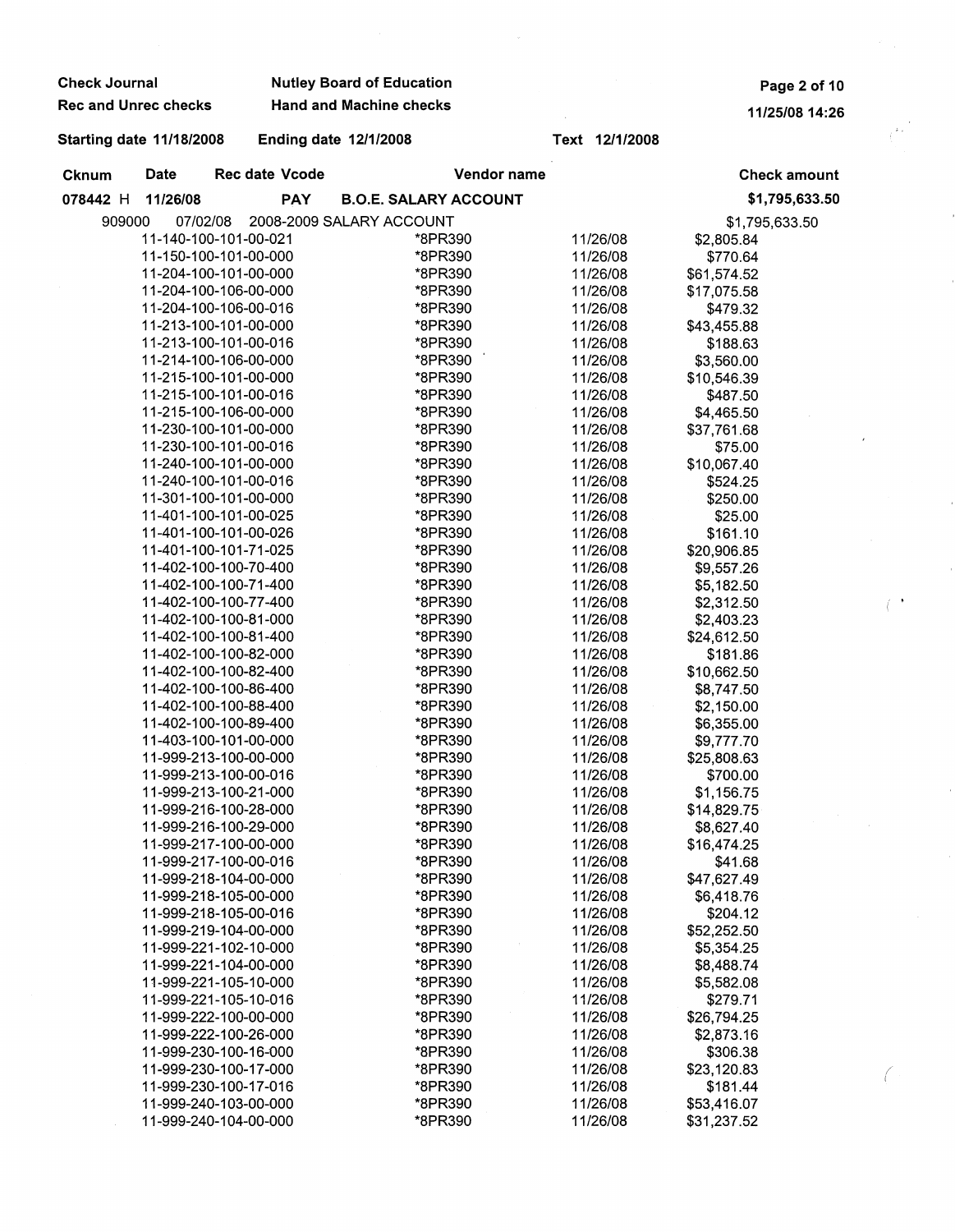| <b>Check Journal</b>        |                                   |          |                             | <b>Nutley Board of Education</b>         |             | Page 3 of 10   |              |                            |
|-----------------------------|-----------------------------------|----------|-----------------------------|------------------------------------------|-------------|----------------|--------------|----------------------------|
| <b>Rec and Unrec checks</b> |                                   |          |                             | <b>Hand and Machine checks</b>           |             |                |              | 11/25/08 14:26             |
| itarting date 11/18/2008    |                                   |          |                             | Ending date 12/1/2008                    |             | Text 12/1/2008 |              |                            |
| <b>Cknum</b>                | <b>Date</b>                       |          | <b>Rec date Vcode</b>       |                                          | Vendor name |                |              | <b>Check amount</b>        |
| 078442 H                    | 11/26/08                          |          | <b>PAY</b>                  | <b>B.O.E. SALARY ACCOUNT</b>             |             |                |              | \$1,795,633.50             |
| 909000                      | 07/02/08                          |          |                             | 2008-2009 SALARY ACCOUNT                 |             |                |              | \$1,795,633.50             |
|                             | 11-999-240-105-00-000             |          |                             | *8PR390                                  |             | 11/26/08       | \$30,124.27  |                            |
|                             | 11-999-240-105-00-016             |          |                             | *8PR390                                  |             | 11/26/08       | \$300.80     |                            |
|                             | 11-999-251-100-00-000             |          |                             | *8PR390                                  |             | 11/26/08       | \$26,596.24  |                            |
|                             | 11-999-251-100-00-017             |          |                             | *8PR390                                  |             | 11/26/08       | \$84.10      |                            |
|                             | 11-999-252-100-00-000             |          |                             | *8PR390                                  |             | 11/26/08       | \$10,235.91  |                            |
|                             | 11-999-261-100-00-000             |          |                             | *8PR390                                  |             | 11/26/08       | \$19,326.46  |                            |
|                             | 11-999-261-100-00-029             |          |                             | *8PR390                                  |             | 11/26/08       | \$404.12     |                            |
|                             | 11-999-262-100-00-000             |          |                             | *8PR390                                  |             | 11/26/08       | \$66,528.34  |                            |
|                             | 11-999-262-100-00-016             |          |                             | *8PR390                                  |             | 11/26/08       | \$3,077.10   |                            |
|                             | 11-999-262-100-00-029             |          |                             | *8PR390                                  |             | 11/26/08       | \$12,742.42  |                            |
|                             | 11-999-262-100-21-000             |          |                             | *8PR390                                  |             | 11/26/08       | \$14,270.29  |                            |
|                             | 11-999-262-100-22-000             |          |                             | *8PR390                                  |             | 11/26/08       | \$3,208.33   |                            |
|                             | 11-999-270-100-01-000             |          |                             | *8PR390                                  |             | 11/26/08       | \$1,354.92   |                            |
|                             | 11-999-270-100-03-000             |          |                             | *8PR390                                  |             | 11/26/08       | \$101.25     |                            |
|                             | 11-999-270-100-06-000             |          |                             | *8PR390                                  |             | 11/26/08       | \$666.44     |                            |
|                             | 11-999-270-100-09-000             |          |                             | *8PR390                                  |             | 11/26/08       | \$152.44     |                            |
|                             | 11-999-270-108-00-000             |          |                             | *8PR390                                  |             | 11/26/08       | \$32,601.84  |                            |
|                             | 11-999-270-109-00-000             |          |                             | *8PR390                                  |             | 11/26/08       | \$2,331.28   |                            |
|                             | 11-999-270-109-27-000             |          |                             | *8PR390                                  |             | 11/26/08       | \$2,096.44   |                            |
|                             | 20-214-100-101-00-000             |          |                             | *8PR390                                  |             | 11/26/08       | \$25,736.70  |                            |
|                             | 20-214-100-106-00-000             |          |                             | *8PR390                                  |             | 11/26/08       | \$10,191.75  |                            |
|                             | 20-231-100-101-00-000             |          |                             | *8PR390                                  |             | 11/26/08       | \$8,216.50   |                            |
|                             | 20-231-221-103-00-000             |          |                             | *8PR390                                  |             | 11/26/08       | \$1,200.00   |                            |
|                             | 20-241-100-101-00-000             |          |                             | *8PR390                                  |             | 11/26/08       | \$371.00     |                            |
|                             | 20-241-221-103-00-000             |          |                             | *8PR390                                  |             | 11/26/08       | \$600.00     |                            |
|                             | 20-250-100-106-00-000             |          |                             | *8PR390                                  |             | 11/26/08       | \$3,884.00   |                            |
|                             | 20-270-100-101-00-000             |          |                             | *8PR390                                  |             | 11/26/08       | \$6,624.25   |                            |
|                             | 20-280-218-104-22-000             |          |                             | *8PR390                                  |             | 11/26/08       | \$300.00     |                            |
|                             | 50-910-310-110-00-000             |          |                             | *8PR390                                  |             | 11/26/08       | \$10,745.45  |                            |
|                             | 50-910-310-110-00-016             |          |                             | *8PR390                                  |             | 11/26/08       | \$178.00     |                            |
|                             | 50-910-310-110-00-017             |          |                             | *8PR390                                  |             | 11/26/08       | \$105.70     |                            |
|                             | 55-990-320-100-00-000             |          |                             | *8PR390                                  |             | 11/26/08       | \$19,847.86  |                            |
|                             | 55-990-320-104-00-000             |          |                             | *8PR390                                  |             | 11/26/08       | \$3,791.67   |                            |
|                             | 55-990-320-105-00-000             |          |                             | *8PR390                                  |             | 11/26/08       | \$1,666.67   |                            |
| 078443 H                    | 11/24/08                          |          | <b>BOES</b>                 | <b>BOARD OF EDUCATION SALARY ACCOUNT</b> |             |                |              | \$36,970.69                |
| 900475                      |                                   | 07/09/08 | <b>FICA &amp;MEDC TAXES</b> |                                          |             |                |              | \$36,970.69                |
|                             | 11-999-291-220-00-000             |          |                             | 11/30                                    |             | 11/24/08       | \$34,191.04  |                            |
|                             | 50-910-310-220-00-000             |          |                             | 11/30                                    |             | 11/24/08       | \$843.73     |                            |
| 078444 H                    | 55-990-320-220-00-000<br>11/24/08 |          |                             | 11/30                                    |             | 11/24/08       | \$1,935.92   |                            |
| 9JO034                      |                                   | 11/24/08 | <b>BOES</b>                 | <b>BOARD OF EDUCATION SALARY ACCOUNT</b> |             |                |              | \$96,916.58<br>\$96,916.58 |
|                             | $10-01 - - -$                     |          |                             | 141/101 11/30                            |             | 11/24/08       | \$96,916.58  |                            |
| $078445$ H                  | 11/25/08                          |          | <b>HBCB</b>                 | <b>HORIZON BLUE CROSS</b>                |             |                |              | \$593,273.00               |
| 900274                      | 07/01/08                          |          |                             | <b>HEALTH / DENTAL BENEFITS</b>          |             |                |              | \$593,273.00               |
|                             | 11-999-291-270-00-291             |          |                             | <b>DECEMBER</b>                          |             | 11/25/08       | \$566,107.73 |                            |
|                             | 11-999-291-270-00-292             |          |                             | <b>DECEMBER</b>                          |             | 11/25/08       | \$23,724.85  |                            |
|                             | 50-910-310-290-00-291             |          |                             | <b>DECEMBER</b>                          |             | 11/25/08       | \$886.15     |                            |
|                             | 50-910-310-290-00-292             |          |                             | <b>DECEMBER</b>                          |             | 11/25/08       | \$532.90     |                            |
|                             | 55-990-320-290-00-000             |          |                             | <b>DECEMBER</b>                          |             | 11/25/08       | \$1,955.02   |                            |
|                             | 55-990-320-290-00-292             |          |                             | <b>DECEMBER</b>                          |             | 11/25/08       | \$66.35      |                            |

 $\bar{1}$ 

-~~~~-~--~~-~~-----------------~------------------·-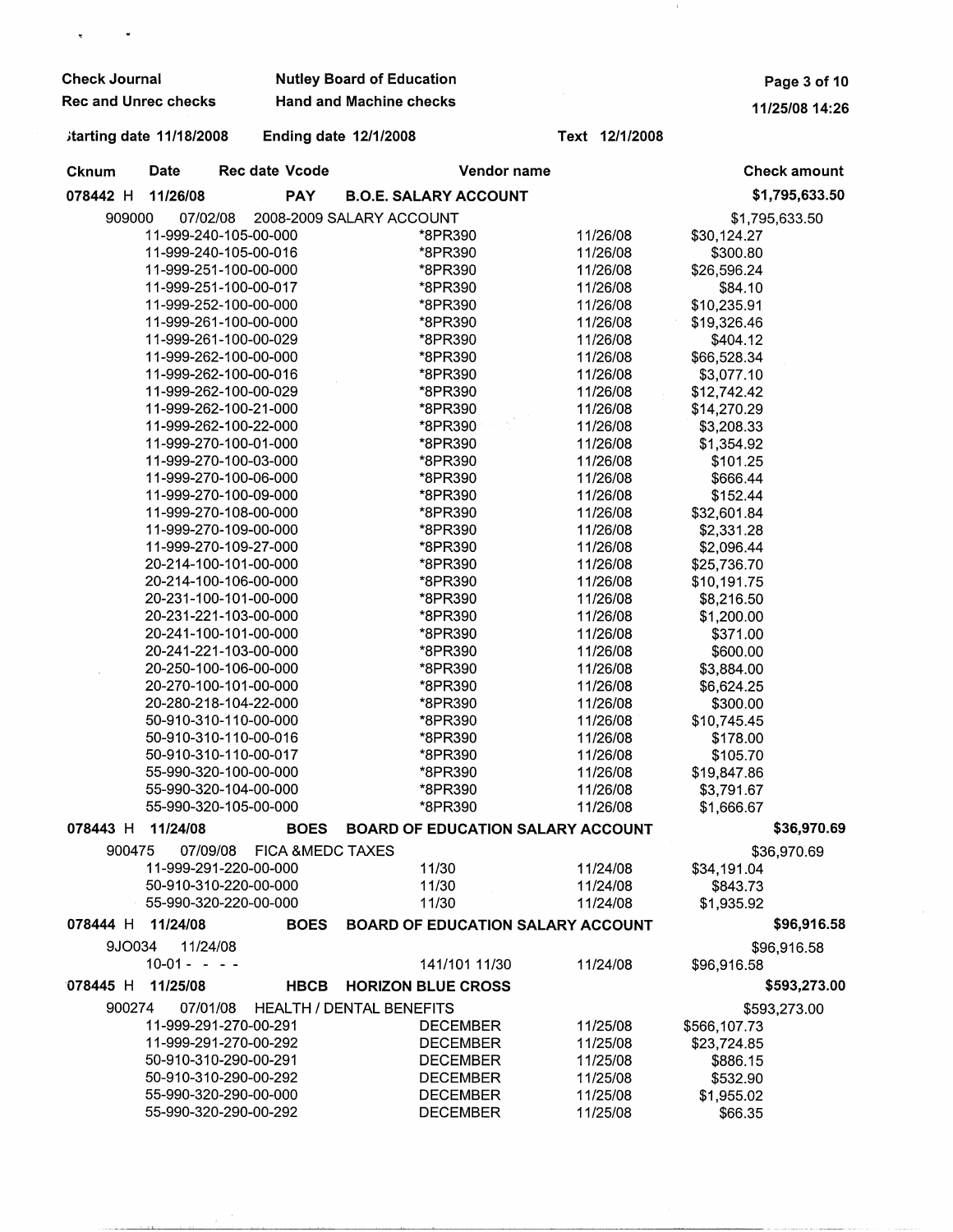| <b>Check Journal</b> |        |                                                |          |                              | <b>Nutley Board of Education</b>        |                 |                                          |                      | Page 4 of 10        |     |
|----------------------|--------|------------------------------------------------|----------|------------------------------|-----------------------------------------|-----------------|------------------------------------------|----------------------|---------------------|-----|
|                      |        | <b>Rec and Unrec checks</b>                    |          |                              | <b>Hand and Machine checks</b>          |                 |                                          |                      | 11/25/08 14:26      |     |
|                      |        | <b>Starting date 11/18/2008</b>                |          | <b>Ending date 12/1/2008</b> |                                         |                 | Text 12/1/2008                           |                      |                     | いっけ |
| <b>Cknum</b>         |        | Date                                           |          | <b>Rec date Vcode</b>        |                                         | Vendor name     |                                          |                      | <b>Check amount</b> |     |
|                      |        | 078446 H 11/25/08                              |          | IHS.                         |                                         |                 | <b>INTERNATIONAL HEALTHCARE SERVICES</b> |                      | \$119.52            |     |
|                      | 900271 |                                                |          | 07/01/08 DENTAL PREMIUMS     |                                         |                 |                                          |                      | \$119.52            |     |
|                      |        | 11-999-291-270-00-292                          |          |                              |                                         | <b>DECEMBER</b> | 11/25/08                                 | \$119.52             |                     |     |
| 078447               |        | 12/01/08                                       |          |                              | <b>BEAR BEARCOM</b>                     |                 |                                          |                      | \$755.85            |     |
|                      | 901343 |                                                |          | 09/09/08 2-WAY RADIOS        |                                         |                 |                                          |                      | \$755.85            |     |
|                      |        | 11-190-100-610-05-615                          |          |                              |                                         |                 | 11/24/08                                 | \$755.85             |                     |     |
| 078448               |        | 12/01/08                                       |          | <b>BEP</b>                   | <b>BELL PAESE PIZZA</b>                 |                 |                                          |                      | \$126.00            |     |
|                      | 901924 | 11-999-230-600-17-616                          |          |                              | 10/23/08 SUPT, OFFICE EXPENSES          |                 | 11/25/08                                 | \$126.00             | \$126.00            |     |
|                      |        | 12/01/08                                       |          | <b>BJU</b>                   | <b>BOB JONES UNIVERSITY PRESS</b>       |                 |                                          |                      | \$17,915.40         |     |
| 078449               |        |                                                |          |                              |                                         |                 |                                          |                      |                     |     |
|                      | 900721 | 20-501-100-640-40-300                          |          |                              | 07/23/08 NON-PUBLIC TEXTBOOKS ALA       |                 | 11/24/08                                 | \$17,915.40          | \$17,915.40         |     |
| 078450               |        | 12/01/08                                       |          |                              | <b>CABL CABLEVISION LIGHTPATH INC</b>   |                 |                                          |                      | \$9,228.09          |     |
|                      | 900226 |                                                | 07/01/08 | <b>TELEPHONE SERVICES</b>    |                                         |                 |                                          |                      | \$4,928.00          |     |
|                      |        | 11-190-100-500-00-531                          |          |                              |                                         |                 | 11/24/08                                 | \$2,316.16           |                     |     |
|                      |        | 11-999-222-500-00-531                          |          |                              |                                         |                 | 11/24/08                                 | \$1,724.80           |                     |     |
|                      |        | 11-999-230-530-16-531                          |          |                              |                                         |                 | 11/24/08                                 | \$887.04             |                     |     |
|                      | 900228 |                                                |          |                              | 07/01/08 TELEPHONE SERVICES-DIST. WIDE  |                 |                                          |                      | \$4,300.09          |     |
|                      |        | 11-999-230-530-16-533                          |          |                              |                                         |                 | 11/24/08                                 | \$4,300.09           | \$129.00            |     |
| 078451               |        | 12/01/08                                       |          | <b>DRI</b>                   | DEVELOPMENTAL RESOURCES, INC.           |                 |                                          |                      |                     |     |
|                      | 901859 | 11-999-223-500-00-582                          |          |                              | 10/21/08 PRO/DEV CONF WORKSHOP EXPENSE  |                 | 11/24/08                                 | \$129.00             | \$129.00            |     |
| 078452               |        | 12/01/08                                       |          |                              | <b>DCON DIAMOND CONSTRUCTION</b>        |                 |                                          |                      | \$5,000.00          |     |
|                      | 902201 |                                                |          |                              | 10/22/08 REF. CONSTRUCTION SERVICES     |                 |                                          |                      | \$5,000.00          |     |
|                      |        | 30-999-405-450-03-000                          |          |                              |                                         |                 | 11/24/08                                 | \$2,500.00           |                     |     |
|                      |        | 30-999-405-450-06-000                          |          |                              |                                         |                 | 11/24/08                                 | \$2,500.00           | \$169.00            |     |
| 078453               |        | 12/01/08                                       |          | <b>HDE</b>                   | <b>HEALTH ED</b>                        |                 |                                          |                      |                     |     |
|                      | 901890 | 11-999-223-500-00-582                          |          |                              | 10/23/08 PRO/DEV CONF/WORKSHOP EXPENSE  |                 | 11/24/08                                 | \$169.00             | \$169.00            |     |
| 078454               |        | 12/01/08                                       |          | <b>HDC</b>                   | <b>HOME DEPOT CREDIT SERVICES</b>       |                 |                                          |                      | \$794.99            |     |
|                      | 901934 |                                                |          |                              | 10/17/08 CUSTODIAL SUPPLIES-HIGH SCHOOL |                 |                                          |                      | \$308.73            |     |
|                      |        | 11-402-100-600-70-610                          |          |                              |                                         |                 | 11/24/08                                 | \$119.76             |                     |     |
|                      |        | 11-999-262-610-18-000                          |          |                              |                                         |                 | 11/24/08                                 | \$188.97             |                     |     |
|                      | 902066 |                                                |          |                              | 11/11/08 INSTRUCTIONAL SUPPLIES         |                 |                                          |                      | \$179.00            |     |
|                      |        | 11-190-100-610-02-615                          |          |                              |                                         |                 | 11/24/08                                 | \$179.00             |                     |     |
|                      | 902132 | 11-999-261-610-00-000                          |          |                              | 11/12/08 REPAIR SUPPLIES-DISTRICT WIDE  |                 | 11/24/08                                 | \$96.71              | \$96.71             |     |
|                      | 980011 |                                                |          | 10/27/08 CUSTODIAL SUPPLIES  |                                         |                 |                                          |                      | \$13.85             |     |
|                      |        | 11-999-262-610-18-000                          |          |                              |                                         |                 | 11/24/08                                 | \$13.85              |                     |     |
|                      | 983002 |                                                |          | 10/23/08 REPAIR SUPPLIES     |                                         |                 |                                          |                      | \$196.70            |     |
|                      |        | 11-999-261-610-03-000                          |          |                              |                                         |                 | 11/24/08                                 | \$98.35              |                     |     |
|                      |        | 11-999-261-610-06-000                          |          |                              |                                         |                 | 11/24/08                                 | \$98.35              |                     |     |
| 078455               |        | 12/01/08                                       |          | JT                           | JIMMY'S, INC.                           |                 |                                          |                      | \$2,240.00          |     |
|                      | 901888 |                                                |          |                              | 10/14/08 ATHLETIC & EXTRA CUMM TRIPS    |                 |                                          |                      | \$2,240.00          |     |
|                      |        | 11-999-270-500-03-000<br>11-999-270-500-05-000 |          |                              |                                         |                 | 11/24/08<br>11/24/08                     | \$790.00<br>\$790.00 |                     |     |
|                      |        | 11-999-270-512-27-000                          |          |                              |                                         |                 | 11/24/08                                 | \$660.00             |                     |     |
|                      |        |                                                |          |                              |                                         |                 |                                          |                      |                     |     |

 $\mathcal{L}^{\mathcal{L}}$ 

 $\label{eq:2.1} \frac{1}{\sqrt{2\pi}}\frac{1}{\sqrt{2\pi}}\int_{0}^{\infty}\frac{1}{\sqrt{2\pi}}\frac{1}{\sqrt{2\pi}}\frac{1}{\sqrt{2\pi}}\frac{1}{\sqrt{2\pi}}\frac{1}{\sqrt{2\pi}}\frac{1}{\sqrt{2\pi}}\frac{1}{\sqrt{2\pi}}\frac{1}{\sqrt{2\pi}}\frac{1}{\sqrt{2\pi}}\frac{1}{\sqrt{2\pi}}\frac{1}{\sqrt{2\pi}}\frac{1}{\sqrt{2\pi}}\frac{1}{\sqrt{2\pi}}\frac{1}{\sqrt{2\pi}}\frac{1}{\sqrt{2\$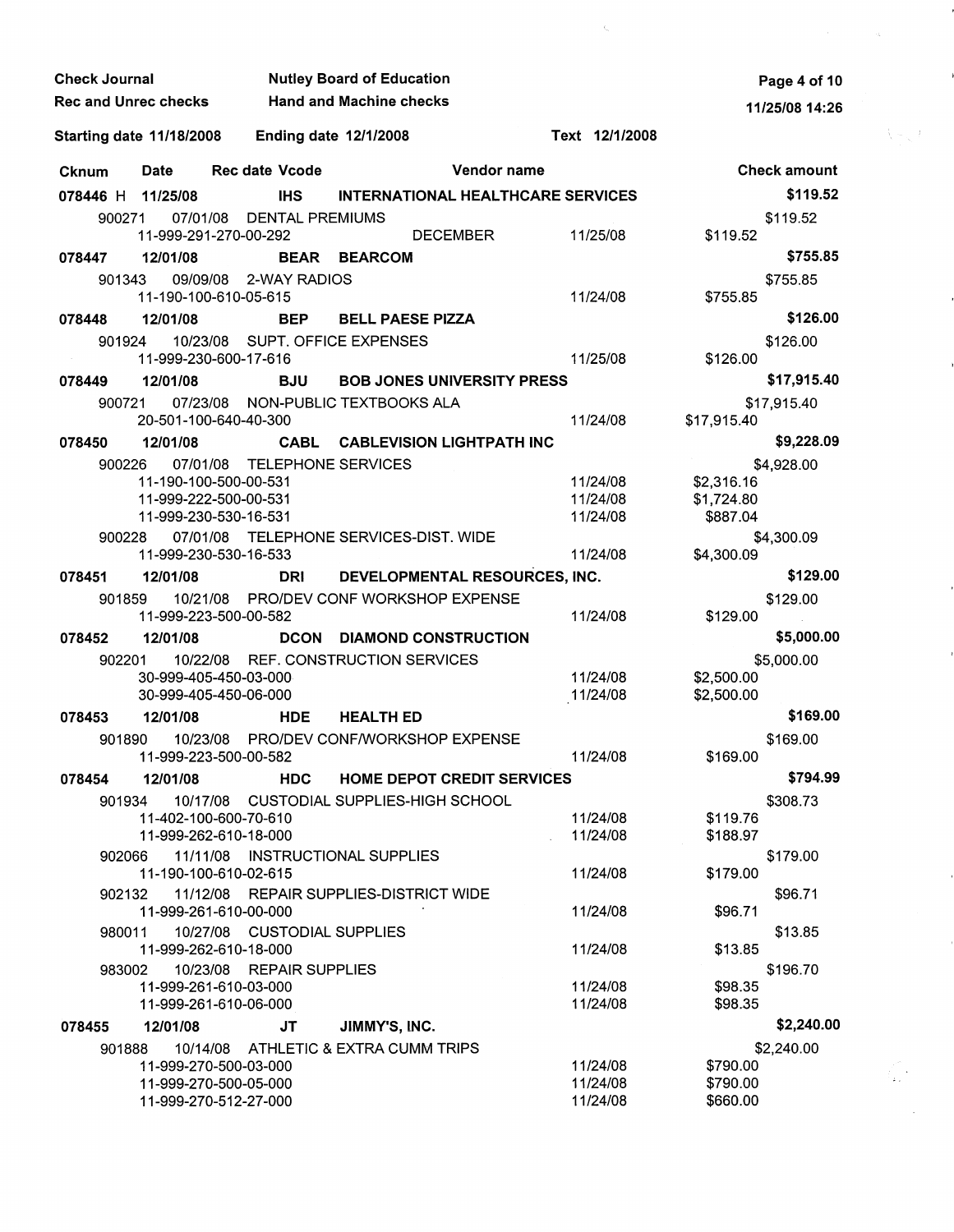| <b>Check Journal</b>        |                                                |          |                              | <b>Nutley Board of Education</b>      |             |                      |                        | Page 5 of 10        |
|-----------------------------|------------------------------------------------|----------|------------------------------|---------------------------------------|-------------|----------------------|------------------------|---------------------|
| <b>Rec and Unrec checks</b> |                                                |          |                              | <b>Hand and Machine checks</b>        |             |                      |                        | 11/25/08 14:26      |
|                             | tarting date 11/18/2008                        |          | <b>Ending date 12/1/2008</b> |                                       |             | Text 12/1/2008       |                        |                     |
| <b>Cknum</b>                | <b>Date</b>                                    |          | <b>Rec date Vcode</b>        |                                       | Vendor name |                      |                        | <b>Check amount</b> |
| 078456                      | 12/01/08                                       |          | <b>LLC</b>                   | <b>LAKEVIEW LEARNING CENTER</b>       |             |                      |                        | \$5,430.53          |
| 900807                      | 07/25/08                                       |          |                              | TUITION NJ PRIV HANDICAP              |             |                      |                        | \$5,430.53          |
|                             | 11-999-100-566-00-000                          |          |                              |                                       |             | 11/24/08             | \$5,430.53             |                     |
| 078457                      | 12/01/08                                       |          |                              | MARO MAINIEROS SPORT SHOP INC.        |             |                      |                        | \$3,820.00          |
| 902050                      | 11-999-291-290-00-299                          | 10/09/08 |                              | <b>TRANSPORTATION CLOTHING</b>        |             | 11/21/08             | \$3,820.00             | \$3,820.00          |
| 078458                      | 12/01/08                                       |          | MHP1                         | <b>MCGRAW-HILL EDUCATION</b>          |             |                      |                        | \$1,686.81          |
| 900022                      | 11-190-100-610-05-615                          | 07/01/08 | CONSUMABLES                  |                                       |             | 11/21/08             | \$410.10               | \$410.10            |
| 900725                      |                                                | 07/23/08 |                              | LLD TEACHING SUPPLIES                 |             |                      |                        | \$1,030.70          |
|                             | 11-204-100-610-00-615                          |          |                              |                                       |             | 11/21/08             | \$1,030.70             | \$246.01            |
| 900749                      | 11-213-100-610-00-615                          | 07/24/08 |                              | RR TEACHING SUPPLIES                  |             | 11/21/08             | \$246.01               |                     |
| 078459                      | 12/01/08                                       |          | MS6                          | <b>MUSIC SHOP</b>                     |             |                      |                        | \$1,593.00          |
| 900519                      |                                                |          |                              | 07/01/08 SUMMER INST. REPAIRS - H.S.  |             |                      |                        | \$1,593.00          |
|                             | 11-190-100-500-00-422                          |          |                              |                                       |             | 11/21/08             | \$1,593.00             |                     |
| 078460                      | 12/01/08                                       |          | NAP1                         | NATL ASSOC.OF PHOTOSHOP PROFESSIONALS |             |                      |                        | \$99.00             |
| 901865                      |                                                | 10/21/08 | RENEWAL                      |                                       |             |                      |                        | \$99.00             |
|                             | 11-999-222-600-01-612                          |          |                              |                                       |             | 11/21/08             | \$99.00                |                     |
| 078461                      | 12/01/08                                       |          | NL                           | <b>NEWARK LIGHT CO.</b>               |             |                      |                        | \$121.56            |
| 980005                      | 11-999-261-610-06-000                          |          |                              | 10/22/08 REPAIR SUPPLIES-WASHINGTON   |             | 11/21/08             | \$121.56               | \$121.56            |
| 078462                      | 12/01/08                                       |          | <b>NSRC</b>                  | NORFOLK SOUTHERN RAILWAY CO.          |             |                      |                        | \$1,304.75          |
| 901757                      |                                                | 10/03/08 | <b>PARKING LEASE</b>         |                                       |             |                      |                        | \$1,304.75          |
|                             | 11-999-262-441-30-000                          |          |                              |                                       |             | 11/21/08             | \$1,304.75             |                     |
| 078463                      | 12/01/08                                       |          | <b>NHS</b>                   | <b>NUTLEY HIGH SCHOOL</b>             |             |                      |                        | \$23,700.00         |
| 902197                      |                                                |          | 11/19/08 WINTER SPORTS       |                                       |             | 11/21/08             | \$1,000.00             | \$23,700.00         |
|                             | 11-402-100-800-70-894<br>11-402-100-800-72-895 |          |                              |                                       |             | 11/21/08             | \$2,000.00             |                     |
|                             | 11-402-100-800-78-895                          |          |                              |                                       |             | 11/21/08             | \$2,000.00             |                     |
|                             | 11-402-100-800-80-895                          |          |                              |                                       |             | 11/21/08             | \$6,000.00             |                     |
|                             | 11-402-100-800-84-895                          |          |                              |                                       |             | 11/21/08             | \$5,000.00             |                     |
|                             | 11-402-100-800-85-895<br>11-402-100-800-90-891 |          |                              |                                       |             | 11/21/08<br>11/21/08 | \$4,000.00<br>\$700.00 |                     |
|                             | 11-402-100-800-92-895                          |          |                              |                                       |             | 11/21/08             | \$3,000.00             |                     |
| 078464                      | 12/01/08                                       |          | OLD <sub>1</sub>             | <b>OLD NATIONAL</b>                   |             |                      |                        | \$1,351.50          |
| 900108                      |                                                | 07/01/08 | LEASE AGREEMENT              |                                       |             |                      |                        | \$1,351.50          |
|                             | 11-999-240-500-03-440                          |          |                              |                                       |             | 11/25/08             | \$450.50               |                     |
|                             | 11-999-240-500-04-440                          |          |                              |                                       |             | 11/25/08             | \$450.50               |                     |
|                             | 11-999-240-500-06-440                          |          |                              |                                       |             | 11/25/08             | \$450.50               |                     |
| 078465                      | 12/01/08                                       |          | <b>PBS</b>                   | <b>PBS HOME VIDEO</b>                 |             |                      |                        | \$82.92             |
| 901830                      |                                                | 10/17/08 | <b>GIFTED &amp; TALENTED</b> |                                       |             | 11/21/08             | \$82.92                | \$82.92             |
|                             | 11-403-100-610-04-000                          |          |                              |                                       |             |                      |                        | \$5,003.41          |
| 078466                      | 12/01/08                                       |          | PEAR                         | <b>PEARSON EDUCATION</b>              |             |                      |                        | \$4,896.16          |
| 900014                      | 11-190-100-610-05-615                          | 07/01/08 | <b>CONSUMABLES</b>           |                                       |             | 11/21/08             | \$4,896.16             |                     |

 $\mathbf{v} = \mathbf{v} - \mathbf{v}$ 

 $\sim 4$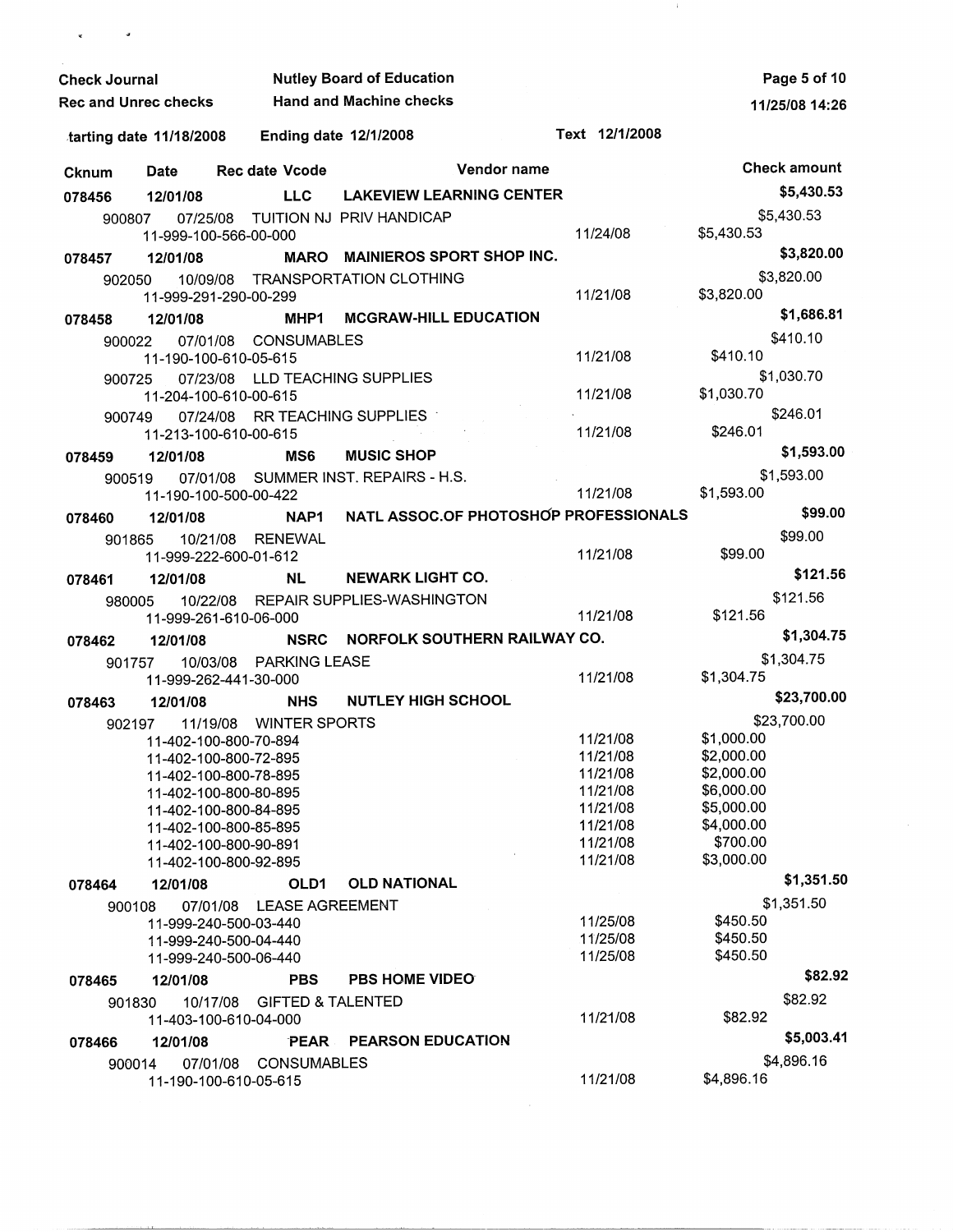| <b>Check Journal</b><br><b>Rec and Unrec checks</b> |                                 |                                                              | <b>Nutley Board of Education</b>       | Page 6 of 10 |                |            |                     |  |
|-----------------------------------------------------|---------------------------------|--------------------------------------------------------------|----------------------------------------|--------------|----------------|------------|---------------------|--|
|                                                     |                                 |                                                              | <b>Hand and Machine checks</b>         |              |                |            | 11/25/08 14:26      |  |
|                                                     | <b>Starting date 11/18/2008</b> |                                                              | <b>Ending date 12/1/2008</b>           |              | Text 12/1/2008 |            |                     |  |
| <b>Cknum</b>                                        | <b>Date</b>                     | <b>Rec date Vcode</b>                                        |                                        | Vendor name  |                |            | <b>Check amount</b> |  |
| 078466                                              | 12/01/08                        |                                                              | PEAR PEARSON EDUCATION                 |              |                |            | \$5,003.41          |  |
| 900748                                              |                                 | 07/23/08                                                     | <b>RR TEACHING SUPPLIES</b>            |              |                |            | \$107.25            |  |
|                                                     |                                 | 11-213-100-610-00-615                                        |                                        |              | 11/21/08       | \$107.25   |                     |  |
| 078467                                              | 12/01/08                        | <b>PLL</b>                                                   | PHONAK, INC.                           |              |                |            | \$58.99             |  |
| 901700                                              |                                 | 10/08/08 HEALTH SUPPLIES<br>11-999-213-600-00-610            |                                        |              | 11/21/08       | \$58.99    | \$58.99             |  |
| 078468                                              | 12/01/08                        | <b>RAD</b>                                                   | <b>RADIOSHACK</b>                      |              |                |            | \$4.27              |  |
| 980012                                              |                                 | 11-999-261-610-04-000                                        | 10/27/08 REPAIR SUPPLIS - RADCLIFFE    |              | 11/21/08       | \$4.27     | \$4.27              |  |
| 078469                                              | 12/01/08                        | <b>SAC</b>                                                   | <b>SAX ARTS &amp; CRAFTS</b>           |              |                |            | \$259.53            |  |
| 901496                                              |                                 | 09/22/08 INSTRUCTIONAL SUPPLIES                              |                                        |              |                |            | \$259.53            |  |
|                                                     |                                 | 11-190-100-610-06-615                                        |                                        |              | 11/21/08       | \$259.53   |                     |  |
| 078470                                              | 12/01/08                        | SI3                                                          | <b>SCHOLASTIC INC.</b>                 |              |                |            | \$260.95            |  |
| 901862                                              | 10/21/08                        |                                                              | <b>INSTRUCTIONAL SUPPLIES</b>          |              |                |            | \$260.95            |  |
|                                                     |                                 | 11-190-100-610-06-615                                        |                                        |              | 11/21/08       | \$260.95   |                     |  |
| 078471                                              |                                 | 12/01/08 12/01/08                                            | 00.0 \$ Multi Stub Void                |              |                |            | \$0.00              |  |
|                                                     |                                 |                                                              |                                        |              |                | \$0.00     | \$0.00              |  |
| 078472                                              |                                 | 12/01/08 12/01/08                                            | 00.0 \$ Multi Stub Void                |              |                |            | \$0.00              |  |
|                                                     |                                 |                                                              |                                        |              |                |            | \$0.00              |  |
|                                                     |                                 |                                                              |                                        |              |                | \$0.00     |                     |  |
| 078473                                              |                                 | 12/01/08 12/01/08                                            | 00.0 \$ Multi Stub Void                |              |                |            | \$0.00              |  |
|                                                     |                                 |                                                              |                                        |              |                |            | \$0.00              |  |
|                                                     |                                 |                                                              |                                        |              |                | \$0.00     |                     |  |
| 078474                                              |                                 | 12/01/08 12/01/08                                            | 00.0 \$ Multi Stub Void                |              |                |            | \$0.00              |  |
|                                                     |                                 |                                                              |                                        |              |                | \$0.00     | \$0.00              |  |
| 078475                                              |                                 | 12/01/08 12/01/08                                            | 00.0 \$ Multi Stub Void                |              |                |            | \$0.00              |  |
|                                                     |                                 |                                                              |                                        |              |                |            | \$0.00              |  |
|                                                     |                                 |                                                              |                                        |              |                | \$0.00     |                     |  |
| 078476                                              | 12/01/08                        | SPI3                                                         | <b>SCHOOL SPECIALTY INC.</b>           |              |                |            | \$33,249.43         |  |
| 800415                                              |                                 | 07/01/07 BUDGET SUPPLIES                                     |                                        |              |                |            | \$7,643.68          |  |
| 900633                                              |                                 | 11-190-100-610-04-625<br>07/16/08 TEACHING SUPPLIES          |                                        |              | 11/21/08       | \$7,643.68 | \$7,983.42          |  |
|                                                     |                                 | 11-190-100-610-04-615                                        |                                        |              | 11/21/08       | \$7,983.42 |                     |  |
| 901188                                              |                                 |                                                              | 08/29/08 AUTISM INSTRUCTIONAL SUPPLIES |              |                |            | \$303.43            |  |
|                                                     |                                 | 11-214-100-610-00-000                                        |                                        |              | 11/21/08       | \$303.43   |                     |  |
| 901251                                              |                                 | 09/04/08 INSTRUCTIONAL SUPPLIES<br>11-213-100-610-00-615     |                                        |              | 11/21/08       | \$416.32   | \$416.32            |  |
| 901744                                              |                                 | 10/14/08 Supply Order                                        |                                        |              |                |            | \$44.75             |  |
|                                                     |                                 | 11-190-100-610-07-615                                        |                                        |              | 11/21/08       | \$44.75    |                     |  |
| 901883                                              |                                 | 10/23/08 NURSES SUPPLIES                                     |                                        |              |                |            | \$43.73             |  |
|                                                     |                                 | 11-999-213-600-00-610                                        |                                        |              | 11/21/08       | \$43.73    |                     |  |
| 990041                                              |                                 | 07/01/08 General Classroom Supplies<br>11-190-100-610-02-615 |                                        |              | 11/21/08       | \$21.12    | \$21.12             |  |
| 990042                                              |                                 | 07/01/08 General Classroom Supplies                          |                                        |              |                |            | \$265.72            |  |
|                                                     |                                 | 11-999-240-600-02-616                                        |                                        |              | 11/21/08       | \$265.72   |                     |  |

 $\hat{\zeta}^{\pm}$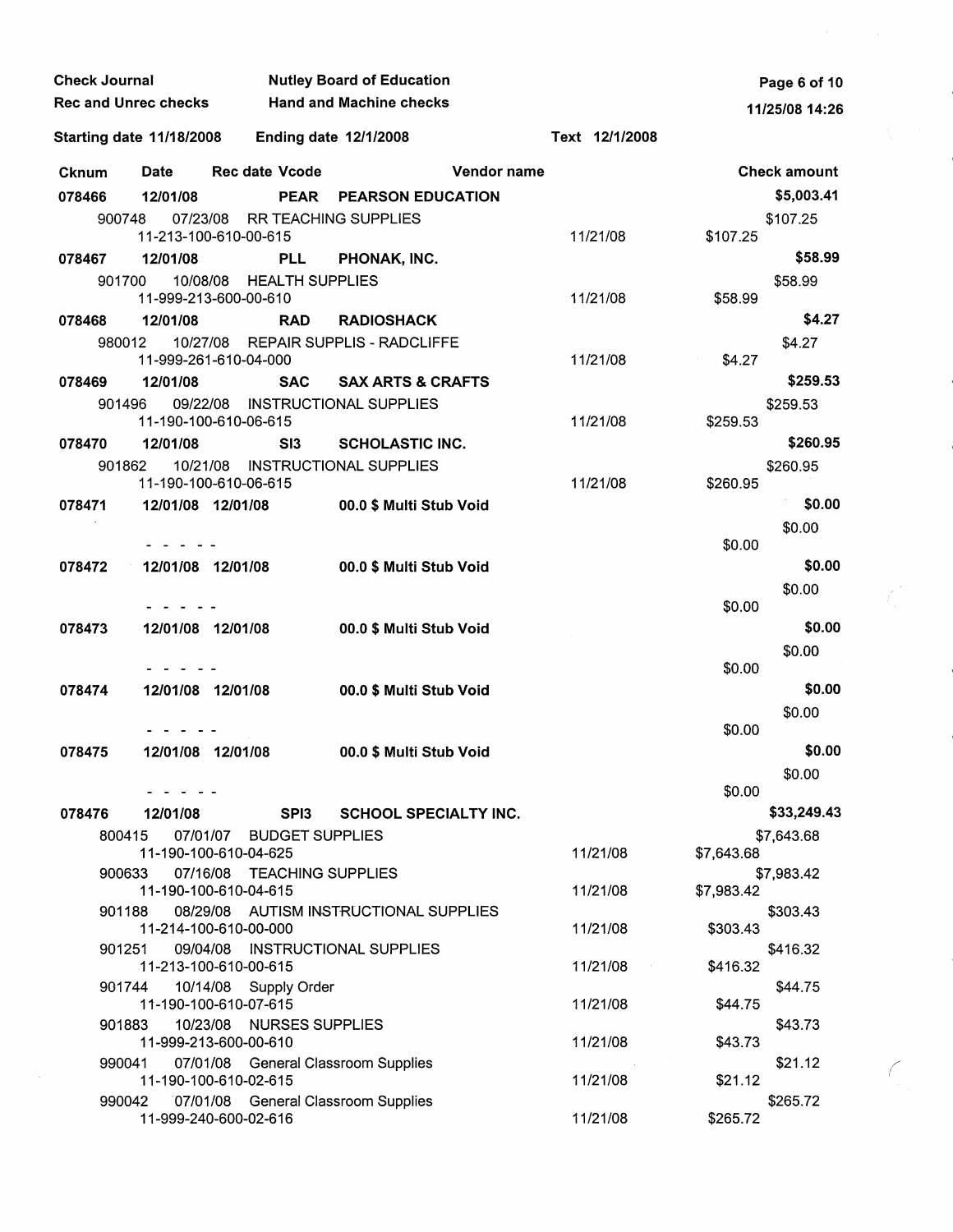| <b>Check Journal</b>        |                         | <b>Nutley Board of Education</b>                                    | Page 7 of 10                      |             |                |            |                     |  |
|-----------------------------|-------------------------|---------------------------------------------------------------------|-----------------------------------|-------------|----------------|------------|---------------------|--|
| <b>Rec and Unrec checks</b> |                         |                                                                     | <b>Hand and Machine checks</b>    |             |                |            | 11/25/08 14:26      |  |
|                             | tarting date 11/18/2008 |                                                                     | Ending date 12/1/2008             |             | Text 12/1/2008 |            |                     |  |
| Cknum                       | <b>Date</b>             | Rec date Vcode                                                      |                                   | Vendor name |                |            | <b>Check amount</b> |  |
| 078476                      | 12/01/08                | SPI3                                                                | <b>SCHOOL SPECIALTY INC.</b>      |             |                |            | \$33,249.43         |  |
| 990047                      | 07/01/08                | 11-190-100-610-02-615                                               | <b>General Classroom Supplies</b> |             | 11/21/08       | \$711.15   | \$711.15            |  |
| 990052                      |                         | 07/01/08 General Classroom Supplies<br>11-215-100-610-00-615        |                                   |             | 11/21/08       | \$381.41   | \$381.41            |  |
| 990056                      |                         | 07/01/08 General Classroom Supplies<br>11-190-100-610-03-615        |                                   |             | 11/21/08       | \$144.27   | \$144.27            |  |
| 990057                      |                         | 07/01/08 General Classroom Supplies<br>11-190-100-610-03-615        |                                   |             | 11/21/08       | \$228.61   | \$228.61            |  |
| 990058                      |                         | 07/01/08 General Classroom Supplies<br>11-190-100-610-03-615        |                                   |             | 11/21/08       | \$142.02   | \$142.02            |  |
| 990059                      |                         | 07/01/08 General Classroom Supplies<br>11-230-100-610-00-615        |                                   |             | 11/21/08       | \$239.21   | \$239.21            |  |
|                             |                         | 990060 07/01/08 General Classroom Supplies<br>11-215-100-610-00-615 |                                   |             | 11/21/08       | \$348.33   | \$348.33            |  |
| 990061                      |                         | 07/01/08 General Classroom Supplies<br>11-190-100-610-03-615        |                                   |             | 11/21/08       | \$169.57   | \$169.57            |  |
| 990062                      |                         | 07/01/08 General Classroom Supplies<br>11-190-100-610-03-615        |                                   |             | 11/21/08       | \$250.33   | \$250.33            |  |
| 990063                      |                         | 07/01/08 General Classroom Supplies<br>11-190-100-610-03-615        |                                   |             | 11/21/08       | \$230.71   | \$230.71            |  |
| 990068                      |                         | 07/01/08 General Classroom Supplies<br>11-190-100-610-03-615        |                                   |             | 11/21/08       | \$292.19   | \$292.19            |  |
| 990069                      |                         | 07/01/08 General Classroom Supplies<br>11-190-100-610-03-615        |                                   |             | 11/21/08       | \$538.12   | \$538.12            |  |
| 990071                      |                         | 07/01/08 General Classroom Supplies<br>11-190-100-610-03-615        |                                   |             | 11/21/08       | \$124.80   | \$124.80            |  |
| 990074                      |                         | 07/01/08 General Classroom Supplies<br>11-240-100-610-00-615        |                                   |             | 11/21/08       | \$248.76   | \$248.76            |  |
| 990079                      |                         | 07/01/08 General Classroom Supplies<br>11-230-100-610-00-615        |                                   |             | 11/21/08       | \$171.71   | \$171.71            |  |
| 990080                      |                         | 07/01/08 General Classroom Supplies<br>11-190-100-610-03-615        |                                   |             | 11/21/08       | \$137.03   | \$137.03            |  |
| 990082                      |                         | 07/01/08 General Classroom Supplies<br>11-190-100-610-03-615        |                                   |             | 11/21/08       | \$156.09   | \$156.09            |  |
| 990101                      |                         | 07/01/08 General Classroom Supplies<br>11-190-100-610-01-615        |                                   |             | 11/21/08       | \$2,332.73 | \$2,332.73          |  |
| 990114                      | 07/01/08                | 11-190-100-610-04-615                                               | <b>General Classroom Supplies</b> |             | 11/21/08       | \$483.08   | \$483.08            |  |
| 990116                      | 07/01/08                | 11-190-100-610-04-615                                               | <b>General Classroom Supplies</b> |             | 11/21/08       | \$274.72   | \$274.72            |  |
| 990117                      | 07/01/08                | 11-190-100-610-04-615                                               | General Classroom Supplies        |             | 11/21/08       | \$407.25   | \$407.25            |  |
| 990120                      | 07/01/08                | 11-190-100-610-04-626                                               | <b>General Classroom Supplies</b> |             | 11/21/08       | \$235.42   | \$235.42            |  |
| 990121                      | 07/01/08                | 11-999-219-600-00-616                                               | <b>General Classroom Supplies</b> |             | 11/21/08       | \$113.34   | \$113.34            |  |
| 990123                      |                         | 07/01/08 General Classroom Supplies<br>11-190-100-610-05-615        |                                   |             | 11/21/08       | \$349.97   | \$349.97            |  |

 $\sim 3\%$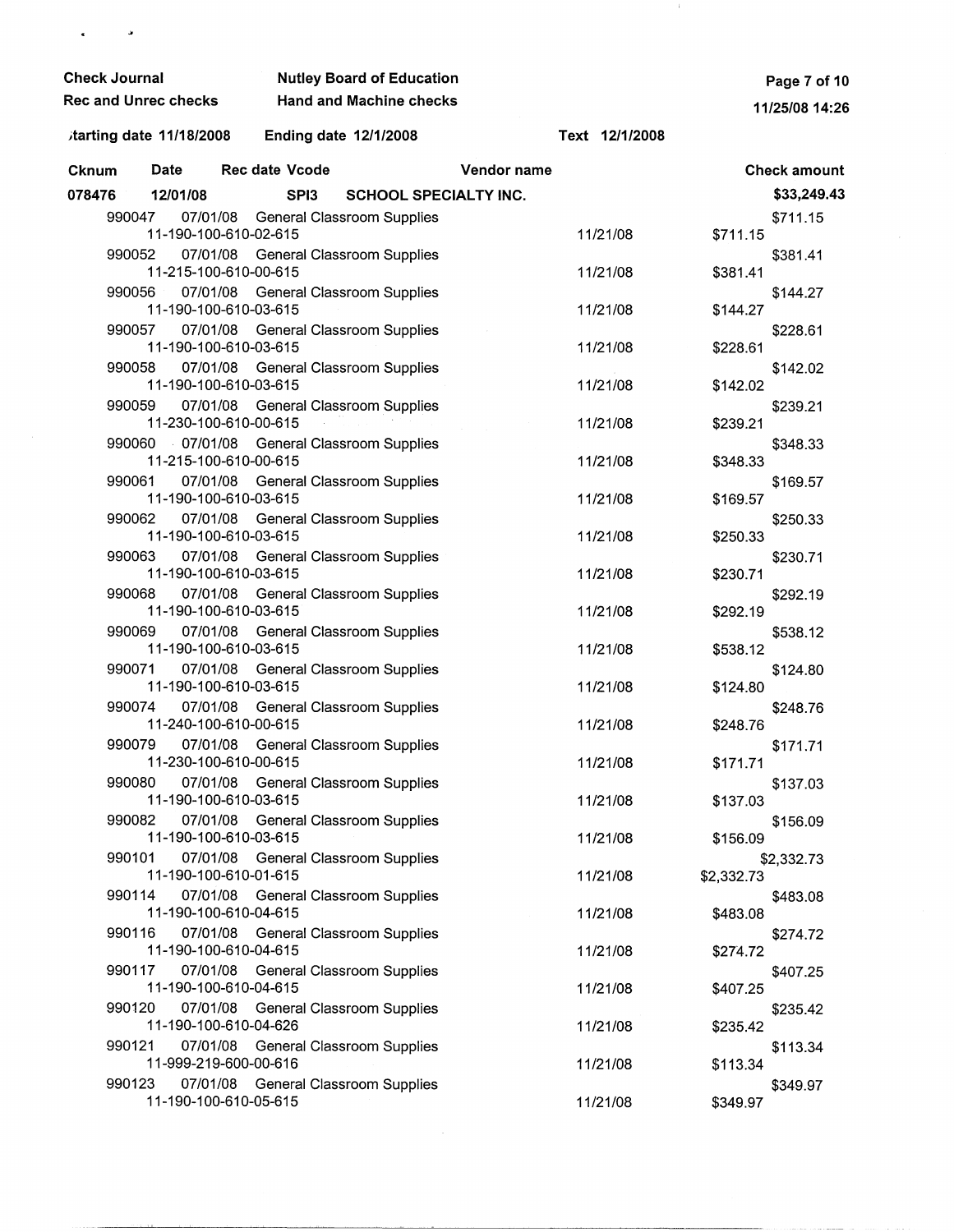| Check Journal                                                       |                                     | <b>Nutley Board of Education</b> |             | Page 8 of 10   |          |                     |  |
|---------------------------------------------------------------------|-------------------------------------|----------------------------------|-------------|----------------|----------|---------------------|--|
| Rec and Unrec checks                                                |                                     | <b>Hand and Machine checks</b>   |             |                |          | 11/25/08 14:26      |  |
| Starting date 11/18/2008                                            | <b>Ending date 12/1/2008</b>        |                                  |             | Text 12/1/2008 |          |                     |  |
| <b>Date</b><br>Cknum                                                | Rec date Vcode                      |                                  | Vendor name |                |          | <b>Check amount</b> |  |
| 078476<br>12/01/08                                                  | SPI3                                | <b>SCHOOL SPECIALTY INC.</b>     |             |                |          | \$33,249.43         |  |
| 990124<br>11-190-100-610-05-615                                     | 07/01/08 General Classroom Supplies |                                  |             | 11/21/08       | \$276.99 | \$276.99            |  |
| 990127<br>11-190-100-610-05-615                                     | 07/01/08 General Classroom Supplies |                                  |             | 11/21/08       | \$242.26 | \$242.26            |  |
| 990131<br>11-190-100-610-05-615                                     | 07/01/08 General Classroom Supplies |                                  |             | 11/21/08       | \$257.61 | \$257.61            |  |
| 990132<br>11-190-100-610-05-615                                     | 07/01/08 General Classroom Supplies |                                  |             | 11/21/08       | \$295.55 | \$295.55            |  |
| 990133<br>11-190-100-610-05-615                                     | 07/01/08 General Classroom Supplies |                                  |             | 11/21/08       | \$268.14 | \$268.14            |  |
| 990134<br>11-190-100-610-05-615                                     | 07/01/08 General Classroom Supplies |                                  |             | 11/21/08       | \$158.98 | \$158.98            |  |
| 990140<br>11-190-100-610-05-615                                     | 07/01/08 General Classroom Supplies |                                  |             | 11/21/08       | \$231.76 | \$231.76            |  |
| 990142<br>11-190-100-610-05-615                                     | 07/01/08 General Classroom Supplies |                                  |             | 11/21/08       | \$163.57 | \$163.57            |  |
| 990145<br>11-190-100-610-05-615                                     | 07/01/08 General Classroom Supplies |                                  |             | 11/21/08       | \$21.44  | \$21.44             |  |
| 990158<br>11-190-100-610-06-615                                     | 07/01/08 General Classroom Supplies |                                  |             | 11/21/08       | \$327.75 | \$327.75            |  |
| 990160<br>11-190-100-610-06-615                                     | 07/01/08 General Classroom Supplies |                                  |             | 11/21/08       | \$336.59 | \$336.59            |  |
| 990163<br>11-190-100-610-06-615                                     | 07/01/08 General Classroom Supplies |                                  |             | 11/21/08       | \$217.61 | \$217.61            |  |
| 990164 07/01/08 General Classroom Supplies<br>11-190-100-610-06-615 |                                     |                                  |             | 11/21/08       | \$350.18 | \$350.18            |  |
| 990168<br>11-190-100-610-06-615                                     | 07/01/08 General Classroom Supplies |                                  |             | 11/21/08       | \$358.25 | \$358.25            |  |
| 990170<br>11-190-100-610-06-615                                     | 07/01/08 General Classroom Supplies |                                  |             | 11/21/08       | \$180.46 | \$180.46            |  |
| 990171<br>11-190-100-610-06-615                                     | 07/01/08 General Classroom Supplies |                                  |             | 11/21/08       | \$345.54 | \$345.54            |  |
| 990173<br>11-190-100-610-07-615                                     | 07/01/08 General Classroom Supplies |                                  |             | 11/21/08       | \$18.04  | \$18.04             |  |
| 990174<br>11-190-100-610-07-615                                     | 07/01/08 General Classroom Supplies |                                  |             | 11/21/08       | \$47.38  | \$47.38             |  |
| 990177<br>11-190-100-610-07-615                                     | 07/01/08 General Classroom Supplies |                                  |             | 11/21/08       | \$80.40  | \$80.40             |  |
| 990179<br>11-190-100-610-07-615                                     | 07/01/08 General Classroom Supplies |                                  |             | 11/21/08       | \$276.69 | \$276.69            |  |
| 990180<br>11-190-100-610-07-615                                     | 07/01/08 General Classroom Supplies |                                  |             | 11/21/08       | \$273.67 | \$273.67            |  |
| 990181<br>11-190-100-610-07-615                                     | 07/01/08 General Classroom Supplies |                                  |             | 11/21/08       | \$110.16 | \$110.16            |  |
| 990183<br>11-190-100-610-07-615                                     | 07/01/08 General Classroom Supplies |                                  |             | 11/21/08       | \$220.42 | \$220.42            |  |
| 990185<br>11-190-100-610-07-615                                     | 07/01/08 General Classroom Supplies |                                  |             | 11/21/08       | \$267.88 | \$267.88            |  |

 $\label{eq:2.1} \frac{1}{\sqrt{2}}\int_{0}^{\infty}\frac{dx}{\sqrt{2\pi}}\,dx\leq \frac{1}{2}\int_{0}^{\infty}\frac{dx}{\sqrt{2\pi}}\,dx.$ 

 $\label{eq:2.1} \mathcal{F}_{\mathbf{z}}(t) = \mathcal{F}_{\mathbf{z}}(t)$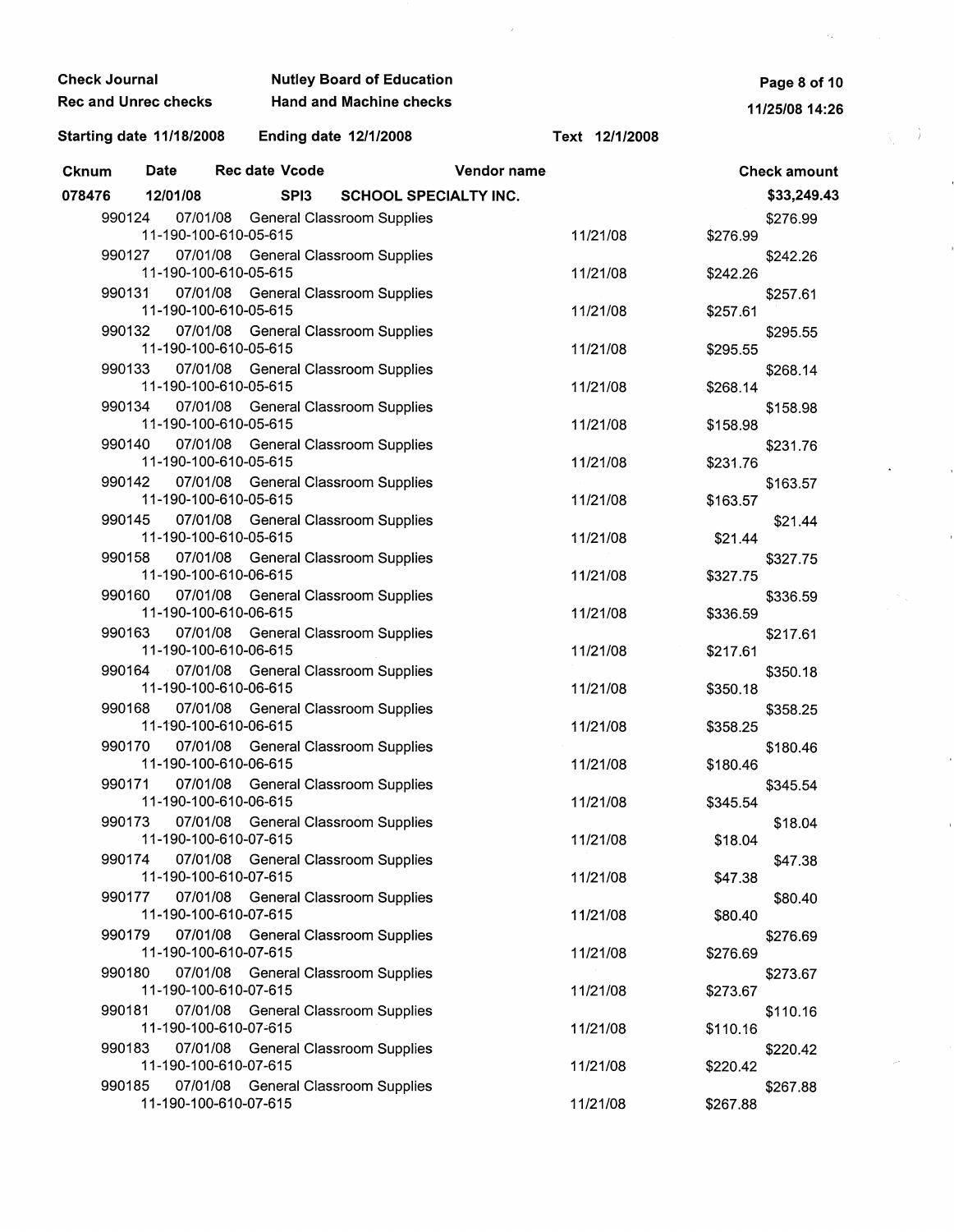| <b>Check Journal</b> |                             |                                         | <b>Nutley Board of Education</b> |                                           | Page 9 of 10             |  |
|----------------------|-----------------------------|-----------------------------------------|----------------------------------|-------------------------------------------|--------------------------|--|
|                      | <b>Rec and Unrec checks</b> |                                         | <b>Hand and Machine checks</b>   |                                           | 11/25/08 14:26           |  |
|                      | tarting date 11/18/2008     | <b>Ending date 12/1/2008</b>            |                                  | Text 12/1/2008                            |                          |  |
| Cknum                | <b>Date</b>                 | Rec date Vcode                          |                                  | Vendor name                               | <b>Check amount</b>      |  |
| 078476               | 12/01/08                    | SPI <sub>3</sub>                        | <b>SCHOOL SPECIALTY INC.</b>     |                                           | \$33,249.43              |  |
| 990186               |                             | 07/01/08 General Classroom Supplies     |                                  |                                           | \$67.92                  |  |
|                      | 11-190-100-610-07-615       |                                         |                                  | 11/21/08                                  | \$67.92                  |  |
| 990193               |                             | 07/01/08 General Classroom Supplies     |                                  |                                           | \$1,878.23               |  |
|                      | 11-190-100-610-07-615       |                                         |                                  | 11/21/08                                  | \$1,878.23               |  |
| 990194               |                             | 07/01/08 General Classroom Supplies     |                                  |                                           | \$199.57                 |  |
|                      | 11-213-100-610-00-615       |                                         |                                  | 11/21/08                                  | \$199.57                 |  |
| 990200               | 11-190-100-610-07-615       | 07/01/08 General Classroom Supplies     |                                  | 11/21/08                                  | \$144.31<br>\$144.31     |  |
| 990206               |                             | 07/01/08 General Classroom Supplies     |                                  |                                           | \$199.09                 |  |
|                      | 11-204-100-610-00-615       |                                         |                                  | 11/21/08                                  | \$199.09                 |  |
| 078477               | 12/01/08                    | SKI                                     | <b>SCIENCE KIT, INC.</b>         |                                           | \$95.14                  |  |
| 990252               |                             | 07/01/08 Science Supplies               |                                  |                                           | \$95.14                  |  |
|                      | 11-190-100-610-02-615       |                                         |                                  | 11/21/08                                  | \$95.14                  |  |
| 078478               | 12/01/08                    | <b>CHE</b>                              | SUCCESS ADVERTISING INC.         |                                           | \$1,059.09               |  |
| 901930               | 10/10/08                    | LEGAL ADVERTISING                       |                                  |                                           | \$1,059.09               |  |
|                      | 11-999-251-592-00-000       |                                         |                                  | 11/21/08                                  | \$1,059.09               |  |
| 078479               | 12/01/08                    | <b>SCRC</b>                             |                                  | <b>SUSSEX COUNTY REGIONAL COOPERATIVE</b> | \$2,419.00               |  |
| 902056               |                             | 10/21/08 SPECIAL EDUCATION TRANSPORTATI |                                  |                                           | \$2,419.00               |  |
|                      | 11-999-270-500-01-000       |                                         |                                  | 11/21/08                                  | \$7.00                   |  |
|                      | 11-999-270-514-00-000       |                                         |                                  | 11/21/08                                  | \$2,412.00               |  |
| <b>J78480</b>        | 12/01/08                    | JT1                                     | <b>TAGLIARENI; JOSEPH</b>        |                                           | \$124.46                 |  |
| 901912               | 10/27/08                    |                                         | <b>SCIENCE CONVENTION FEE</b>    |                                           | \$124.46                 |  |
|                      | 11-999-223-500-00-581       |                                         |                                  | 11/21/08                                  | \$44.46                  |  |
|                      | 11-999-223-500-00-582       |                                         |                                  | 11/21/08                                  | \$80.00<br>\$229.33      |  |
| 078481               | 12/01/08                    | <b>TEA</b>                              |                                  | <b>TEACHERS MEDIA COMPANY</b>             |                          |  |
| 900148               | 11-999-222-600-07-613       | 07/01/08 AV Order-Library               |                                  | 11/21/08                                  | \$229.33<br>\$229.33     |  |
| 078482               | 12/01/08                    | <b>TN</b>                               | <b>TOWNSHIP OF NUTLEY</b>        |                                           | \$4,818.87               |  |
| 901812               |                             | 09/27/08 SECURITY - ATHLETICS           |                                  |                                           |                          |  |
|                      | 11-999-262-590-22-000       |                                         |                                  | 11/21/08                                  | \$4,818.87<br>\$4,818.87 |  |
| 078483               | 12/01/08                    | <b>TRO</b>                              |                                  | TROXELL COMMUNICATIONS, INC.              | \$964.00                 |  |
| 901803               |                             | 10/16/08 PROJECTOR BULBS - WMS          |                                  |                                           | \$964.00                 |  |
|                      |                             | 11-190-100-610-02-615                   |                                  | 11/21/08                                  | \$964.00                 |  |
| 078484               | 12/01/08                    | <b>WLT</b>                              |                                  | <b>WILSON LANGUAGE TRAINING</b>           | \$138.60                 |  |
| 900726               |                             | 07/23/08 LLD TEACHING SUPPLIES          |                                  |                                           | \$138.60                 |  |
|                      | 11-204-100-610-00-615       |                                         |                                  | 11/21/08                                  | \$138.60                 |  |

 $\sim 20$ 

 $\sim 10^{11}$ 

 $($ 

 $\Box$  T  $\rightarrow$